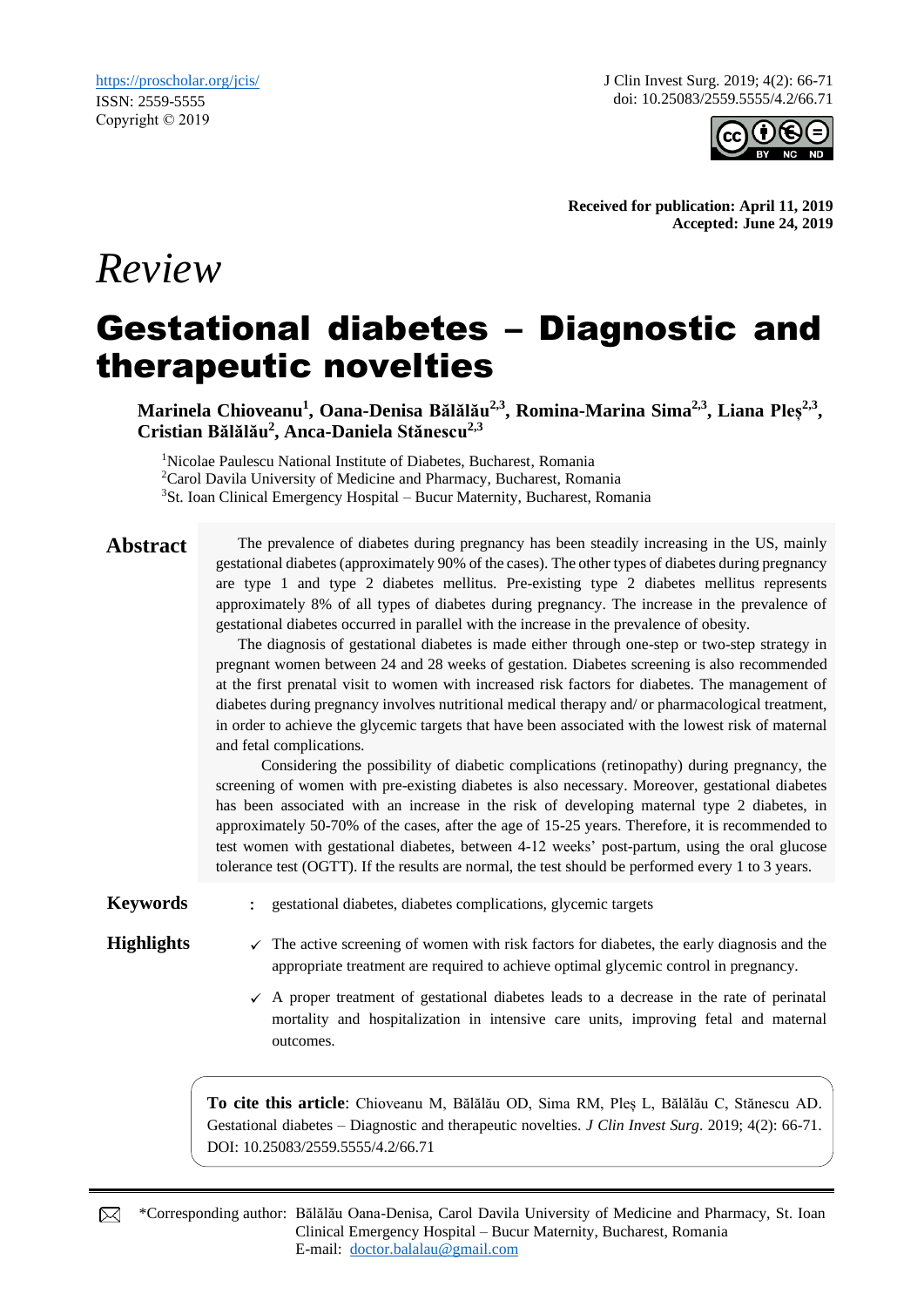# **Introduction**

Gestational diabetes is the diabetes diagnosed during pregnancy, in the 2nd or 3rd trimester, which is neither type 1 diabetes nor pre-existing type 2 diabetes. The diabetes diagnosed in the first trimester of pregnancy is defined as pre-existing diabetes mellitus (1-4).

The association between pregnancy and diabetes can occur in two situations: if the pregnancy occurs in women with known type 1 or type 2 diabetes, this is called pregestational diabetes; on the other hand, the diabetes diagnosed in the 2nd or 3rd trimester of pregnancy is called gestational diabetes (1, 4).

The prevalence of pre-existing diabetes has increased in the past decade, especially as a result of the increased prevalence of type 2 diabetes mellitus. For these women, the main cause of morbidity and mortality in children is represented by major congenital malformations (1).

Therefore, these women should be informed and educated about these risks, about the need for optimal glycemic control before the preconception phase, and the contraceptive and family planning options. Preconception counselling improved maternal and fetal outcomes in women with pre-existing diabetes (5, 6).

Gestational diabetes represents about 90% of all the pregnancies associated with diabetes mellitus. The increase in the prevalence of gestational diabetes occurred in parallel with the prevalence of obesity. The prevalence of hyperglycemia during pregnancy has been estimated at 16.9% (7).

Pre-existing diabetes screening is recommended at the first prenatal visit in women with increased risk factors for diabetes. Screening for gestational diabetes occurs between 24 and 28 weeks of pregnancy. Then, if they have been diagnosed with gestational diabetes, another test is recommended between 4-12 weeks postpartum (1-4).

The first evidence that screening, diagnosis and treatment of hyperglycemia in women not previously known with diabetes improved the outcomes was emphasized by O'Sullivan et al. in the 1960s. They proposed several diagnostic criteria for gestational diabetes based on a 3-h 100g oral glucose tolerance test (OGTT). They also tested the effectiveness of antidiabetic treatment (diet or insulin) in pregnant women. They demonstrated that the fetal macrosomia rate was 4. 3% in the intervention group compared to 13.1% in the control group (3).

# **Discussions**

It has been demonstrated that women with preexisting diabetes mellitus and their children have a double risk of serious injury at birth, a triple risk of Cesarean delivery, and a quadruple risk of admission to the intensive care units.

Studies on women with preexisting diabetes have revealed higher rates of complications compared to the general population, including perinatal mortality, congenital malformations, hypertension, preterm delivery, large-for-gestational age (LGA) infants, Cesarean delivery and other neonatal morbidities (6, 8).

Moreover, the incidence of pediatric diabetes was higher in children born by mothers with gestational diabetes than by mothers without gestational diabetes, according to a study published in April 2019 (9-11).

A child with macrosomia or a large child for the gestational age is at increased risk for the onset of shortterm complications, but it can also increase the risk of longterm complications such as childhood obesity, diabetes, or high blood pressure. Fetal macrosomia occurs in 15-45 % of diabetic pregnancies. Also, large-for-gestational-age infants should be screened for hypoglycemia (5).

In order to minimize the occurrence of these complications, it is important that these women have a good glycemic control prior to pregnancy. According to the American Diabetes Association 2019, a good glycemic control is defined by a glycosylated hemoglobin  $< 6.5\%$ , the value below which the risk of congenital anomalies, preeclampsia, macrosomia, and other complications decreases. Also, continuous glycemic monitoring (CGM) has improved glycemic control and neonatal outcomes in these women (1, 4).

Optimal glycemic control prior to pregnancy has been associated with a 70% decrease in maternal and fetal complications. Some observational studies have revealed an increased risk of anencephaly, microcephaly, congenital heart disease, caudal regression, directly proportional to increased glycosylated hemoglobin during the first 10 weeks of pregnancy (1).

Moreover, women with pre-existing diabetes should be informed about the risk of developing/ worsening diabetic retinopathy and other diabetic complications. Diabetic retinopathy is the main cause of vision loss in women aged between 24 and 64 years. Because of this risk, the ophthalmic control is recommended before pregnancy (in the first trimester, every trimester, and 1 year postpartum).

At the first prenatal visit of women with preexisting diabetes, it is recommended to re-evaluate potentially teratogenic drugs, to assess comorbidities such as hypertension, renal disease, the occurrence of diabetic neuropathy and the presence of cardiovascular disease. The rate of preeclampsia has been found to correlate with the level of glycemic control.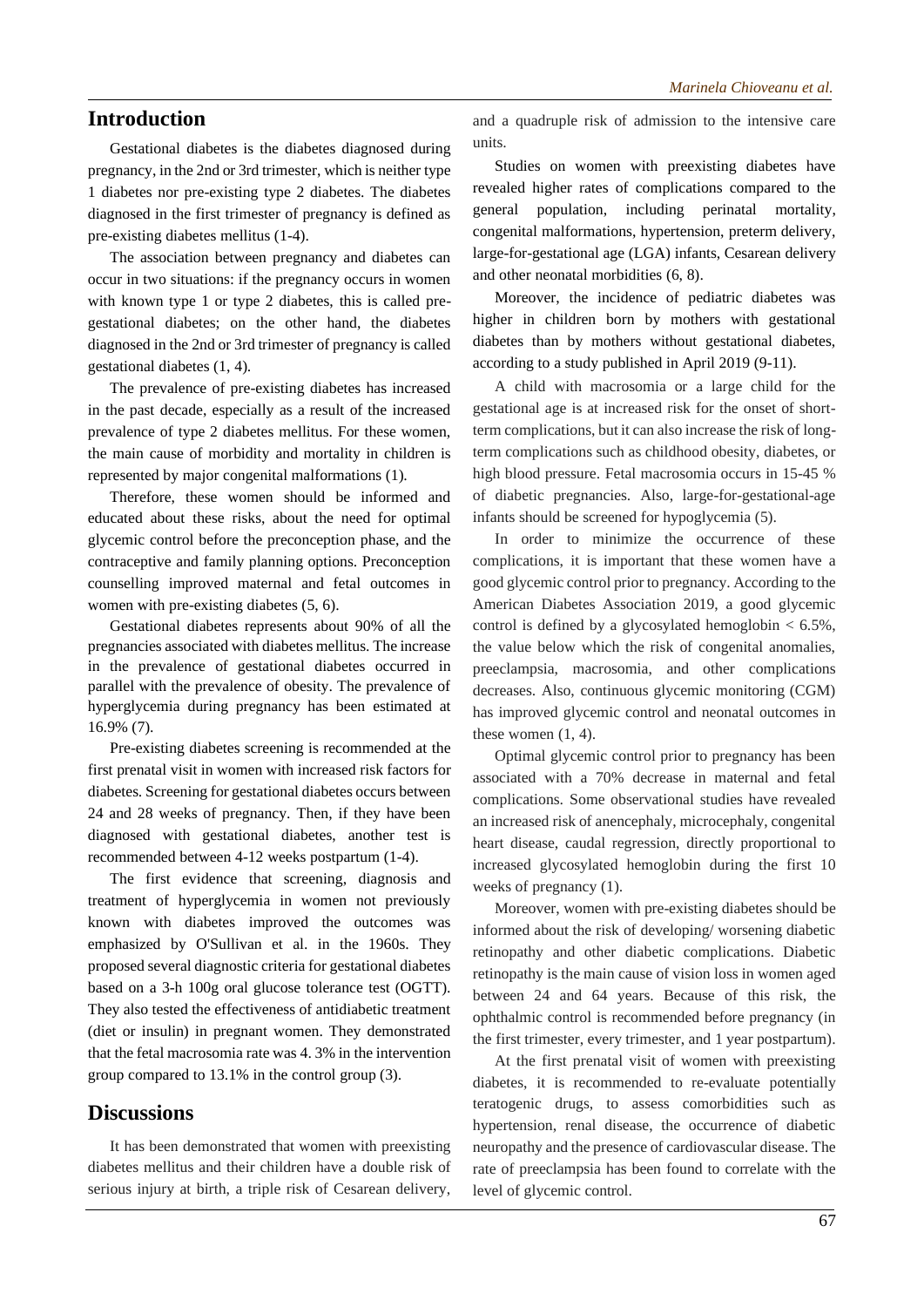Albuminuria and overt nephropathy are associated with increased risk of maternal and fetal complications. Given the risk of deterioration of the renal function, an estimated glomerular filtration rate (eGFR) should be used before pregnancy to determine the risk of adverse outcomes. Additional folic acid is also recommended, given that obesity, which is more commonly associated with type 2 diabetes, has been associated with lower levels of folic acid than in the general population (1-4).

The diagnostic criteria for type 1 diabetes mellitus and type 2 diabetes mellitus are as follows:

- 1. Fasting glycaemia > 126 mg/dL, or
- 2. 2-h OGTT glycaemia > 200 mg/dL, or
- 3. Glycated hemoglobin  $> 6.5$  %, or
- 4. Symptomatic patient and random glycaemia > 200 mg/dL.

Between 3% and 20% of the pregnant women develop gestational diabetes, the percentage varying according to the occurrence of risk factors. The HAPO study revealed the association between plasma glucose and adverse pregnancy outcomes, this association being independent of other risk factors (1, 9).

Pregnant women diagnosed with pre-diabetes before pregnancy are at increased risk of developing gestational diabetes, and should benefit from screening in the first trimester of pregnancy.

The risk factors for the development of gestational diabetes are as follows:

- 1. Mother's age over 35 years
- 2. High-risk Ethnicity (African, Arab, Asian, Hispanic, Indigenous, or South Asian)
- 3. Under corticosteroid medication
- 4. Obesity (and body mass index higher than or equal to 30 kg/ m2)
- 5. Pre-diabetes
- 6. Gestational diabetes during a previous pregnancy
- 7. Birth given to a baby whose weight was higher than 4 kg
- 8. A parent, a brother or a sister with type 2 diabetes
- 9. Polycystic ovary syndrome or acanthosis nigricans

Some risk factor associated with the lowest incidence of gestational diabetes are:

- 1. Age  $< 25$  years
- 2. Normal weight before pregnancy
- 3. Member of an ethnic group with a low prevalence of diabetes
- 4. No known diabetes in first-degree relatives
- 5. No history of abnormal glucose tolerance
- 6. No history of poor obstetric outcome (2, 3).

Diagnosing gestational diabetes is essential, given the increased risk in the mother and the infant associated with gestational diabetes and, on the other hand, the benefits obtained by the optimal glycemic control. The screening of gestational diabetes will be performed in the 24th-28th week of pregnancy. The best method of screening for gestational diabetes is controversial.

The method of screening can be either a sequential 2 step or a 1-step process:

The one-step strategy includes the test with 75 grams of oral glucose after 8 hours of fasting. This is the test performed between 24 to 28 weeks of gestation and it results positive if one of the following criteria is met:

- 1. Fasting glycaemia greater than or equal to 92 mg/ dl
- 2. 1-hour glycaemia greater than or equal to 180 mg/ dl
- 3. 2-hour glycaemia greater than or equal to 153 mg/ dl

The two-step strategy includes the administration of 50 g oral (non-fasting) glucose with glucose measurement 1 hour after administration. If blood glucose at 1 hour is greater than or equal to 130 mg/ dl, 135 mg/ dl, or 140 mg/ dl, 100 g of glucose will be administered after 8 hours of fasting. The diagnosis of gestational diabetes is made if 2 of the next 4 criteria are met:

- 1. Fasting glycaemia greater than or equal to 95 mg/ dl
- 2. Blood glucose at 1 hour greater than or equal to 180 mg/ dl
- 3. Blood glucose at 2 hours greater than or equal to 155 mg/ dl
- 4. Glucose at 3 hours greater than or equal to 140 mg/ dl

Other tests (glycated hemoglobin, random postprandial or fasting blood sugar levels) are not recommended because of their low sensitivity (1, 8).

Fasting and postprandial self-monitoring of blood glucose are recommended in both gestational diabetes mellitus and pre-existing diabetes during pregnancy to achieve glycemic control. Some women with preexisting diabetes should also test blood glucose pre-prandially, in order to adjust their pre-fast acting insulin dosage.

Glycemic targets are the same for both gestational diabetes and pre-existing type 1 or type 2 diabetes mellitus. These are the following:

- 1. Fasting/ pre-prandial glucose concentrations, 95 mg/ dL
- 2. 1-hour postprandial, 140 mg/ dL
- 3. 2-hour postprandial, 120 mg/ dL

After the diagnosis, treatment starts with medical nutrition therapy, physical activity, and weight management depending on the pre-gestational weight (1).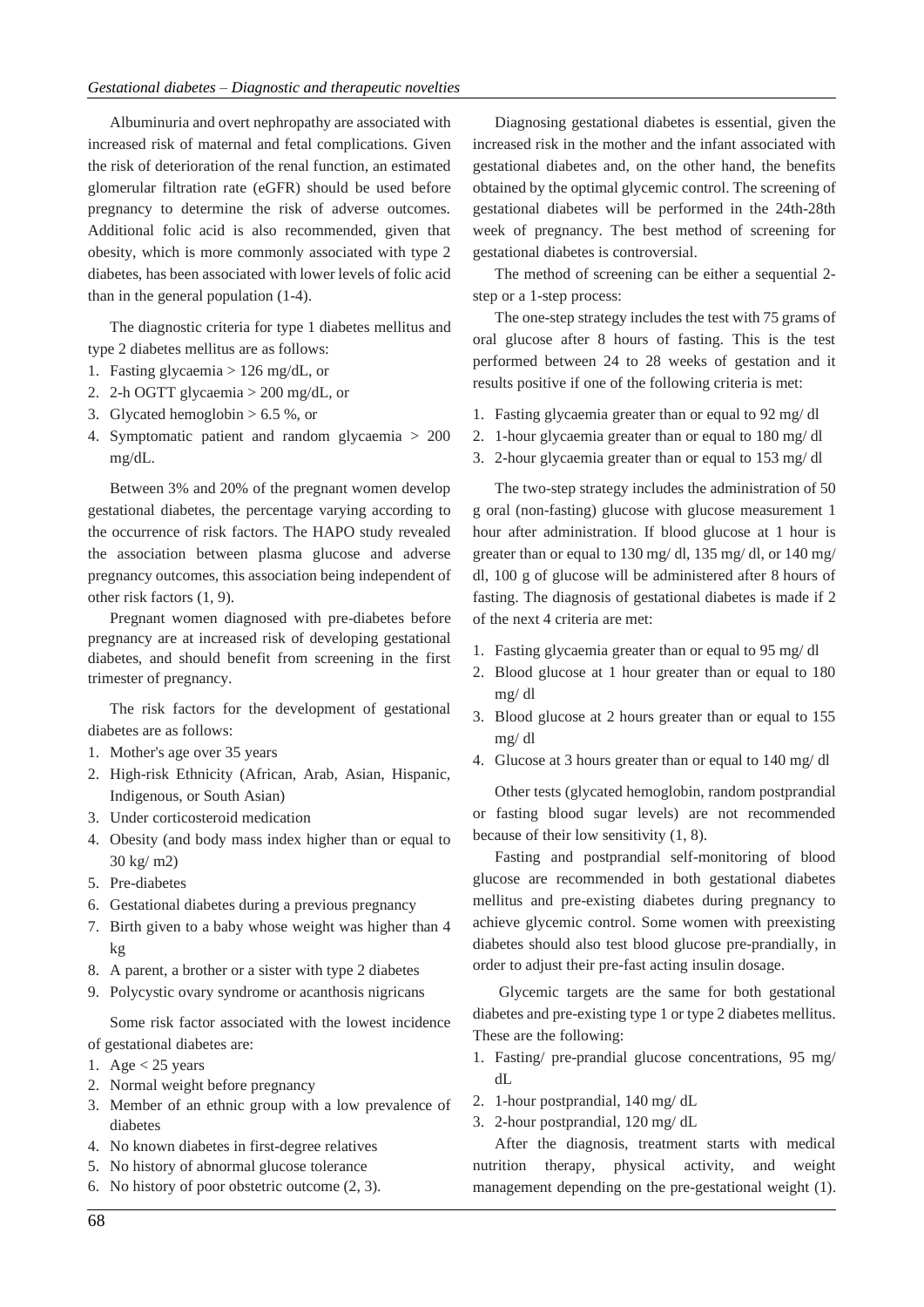Most women can achieve euglycemia through nutritional therapy alone, but 30% will require drug therapy (12, 13). Moreover, it has been demonstrated that insulin treatment administered in case the target blood glucose concentrations are not met through diet resulted in the reduction of preeclampsia, shoulder dystocia and birth weight > 4000 g. Weight loss before pregnancy has been shown to be the most effective intervention that improved medical comorbidities, such as diabetes and hypertension.

Some studies suggest that 70–85% of the women diagnosed with gestational diabetes can control it with lifestyle modification alone. On the other hand, weight gain more than recommended has a higher risk of preeclampsia, delivery through Cesarean section, macrosomia and largefor-gestational-age fetus (14).

Excessive gestational weight gain is characterized by higher birth weight infants. Because pre-pregnancy BMI and glycemic control have independent effects on fetal growth, the education and management of this women are very important. According to a recent review, 47% of the pregnant women in the United States gain more weight than recommended.

 Pre-pregnancy body mass index seems to be a more important risk factor for adverse maternal-fetal outcomes than weight gain during pregnancy, according to a metaanalysis (13).

In a review from 2017, it was demonstrated that gestational weight gain below recommendations was associated with a higher risk of small-for-gestational-age and preterm birth and lower risk of large-for-gestationalage and macrosomia, while gestational weight gain above recommendations was associated with higher risks of large for gestational age, macrosomia and Cesarean delivery (12).

In a study published in May 2019, it was demonstrated that the risk of obesity in children increases at glycemic levels during pregnancy below those used to diagnose gestational diabetes, and also that the effect of gestational diabetes on obesity in children is higher than in women with obesity  $(10)$ .

 In preexisting diabetes mellitus, the previous diet will be maintained during pregnancy, with the permanent caloric adaptation, depending on the initial weight before pregnancy, on the weight evolution and on the age of the pregnancy. In overweight/ obese pregnancies, a moderate low caloric intake is recommended, but no weight loss is indicated (1, 4).

With regard to women with gestational diabetes, there is no consensus on optimal caloric intake. Nutrition therapy should be designed to promote adequate nutritional intake without ketosis, achievement of glycemic goals, appropriate fetal growth and maternal weight gain. The guidelines recommend a minimum carbohydrate intake of 175 g/ day, a minimum of 71 grams of protein/ day and 28 grams of fiber/ day, with the reduction of refined sugars, the elimination of alcohol and adequate fluid intake.

Physical activity of moderate intensity should be maintained and carried out constantly, but adapted to the evolution of the pregnancy. In combination with nutritional intervention, physical activity appears to be more effective for gestational diabetes management than gestational diabetes prevention (1-4).

### *Pharmacological Therapy*

Insulin is the first-line agent used in the treatment of gestational diabetes, along with nutritional intervention and physical activity. The choice of insulin regimen is based on the patient's individual glucose profile. Other oral antidiabetic agents, such as sulphonylureas, cross the placenta and are associated with neonatal hypoglycemia, and metformin increased the risk of prematurity, even if it is associated with a lower risk of neonatal hypoglycemia.

For pregnant women diagnosed with pre-existent diabetes, an intensive insulin therapy regimen (basal bolus regimen) or insulin pump therapy may be used. In these cases, intensive glycemic monitoring (approximately 6-10 times/ day) is required to adjust insulin doses to ensure an optimal glycemic control and to avoid hypoglycemia. The insulin dose depends on the age of the pregnancy and the weight of the mother.

Several studies have indicated a possible benefit of adding metformin to insulin therapy in women with preexisting type 2 diabetes, but there are still no clear benefits of prescribing metformin in these people.

In pregnant women with gestational diabetes, insulin therapy will be initiated when the diet and physical activity fail to ensure glycemic targets. Different insulin therapy regimens may be used, but the presence of hyperglycemia, both pre-prandial and post-prandial, requires the administration of a combined (basal-bolus) regimen. Frequent glycemic self-monitoring is also recommended in order to achieve the optimal glycemic target.

Due to the complexity of insulin management in pregnancy, referral to a specialized center providing multidisciplinary care, including a maternal-fetal medicine specialist, an endocrinologist, or another practitioner experienced in the management of pregnancy in women with preexisting diabetes, a dietitian, a nurse, is recommended if this is available.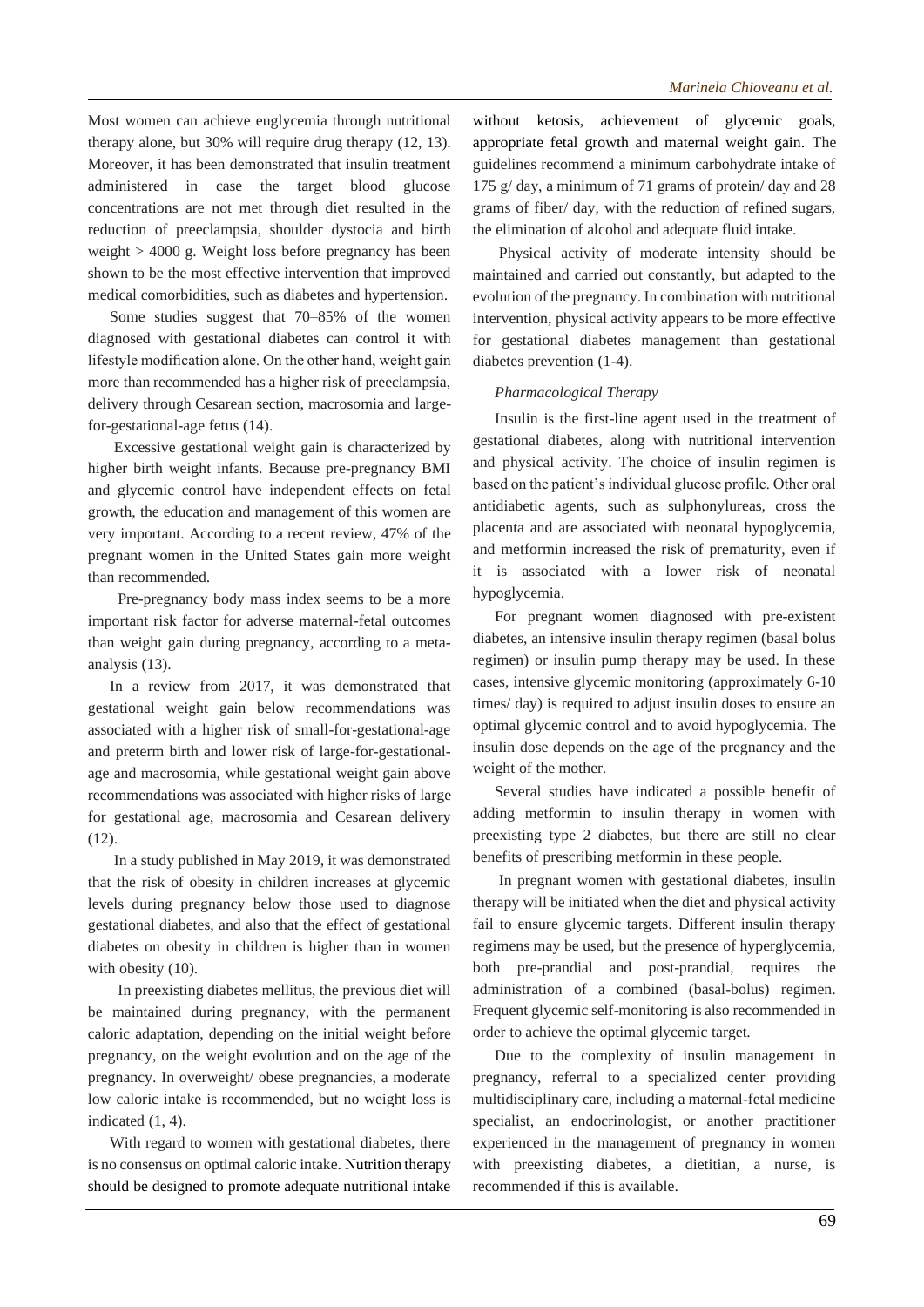In most situations, gestational diabetes will resolve after birth, but there are situations where there may be various degrees of glucose intolerance. It is recommended to test women between 4-12 weeks' post-partum with an OGTT, with subsequent testing at 3 years (1-4).

According to a study published in May 2019, the infants of mothers who have insulin- treated diabetes mellitus, are at a higher risk for preterm and macrosomia than the infants of mothers with gestational diabetes (15, 16).

# **Conclusions**

Considering the increased risk of morbidity and mortality associated with diabetes in pregnancy, the active screening of women with risk factors, the early diagnosis of diabetes, and the appropriate treatment are required to achieve optimal glycemic control.

The treatment of gestational diabetes resulted in a significant decrease in the risk of macrosomia, large for gestational age and shoulder dystocia. Moreover, the rate of perinatal mortality and hospitalization in intensive care units were lower in treated women.

Last but not least, monitoring/ self-monitoring of glycaemia is the key to gestational diabetes therapy, improving fetal and maternal outcomes.

# **Conflict of interest disclosure**

There are no known conflicts of interest in the publication of this article. The manuscript was read and approved by all authors.

# **Compliance with ethical standards**

Any aspect of the work covered in this manuscript has been conducted with the ethical approval of all relevant bodies and that such approvals are acknowledged within the manuscript.

# **References**

- 1. Burlina S, Dalfrà MG, Visentin S, Valentini R, Capovilla F, Lapolla A; Training Experience Group. Team management of gestational diabetes: a training experience. *Acta Diabetol*. 2017; 54(9): 881-883. DOI: 10.1007/s00592-017-1003-0.
- 2. Halimeh R, Melchiorre K, Thilaganathan B. Preventing term stillbirth: benefits and limitations of using fetal growth reference charts. *Curr Opin Obstet Gynecol*. 2019; 31(6): 365-374.
- 3. Vestgaard M, Christensen AS, Viggers L, Lauszus FF. Birth weight and its relation with medical nutrition

therapy in gestational diabetes. *Arch Gynecol Obstet*. 2017; 296(1): 35-41. DOI: 10.1007/s00404-017-4396- 7.

- 4. Mack LR, Tomich PG. Gestational Diabetes: Diagnosis, Classification, and Clinical Care. *Obstet Gynecol Clin North Am*. 2017; 44(2): 207-217. DOI: 10.1016/j.ogc.2017.02.002.
- 5. Lawrence RL, Wall CR, Bloomfield FH. Prevalence of gestational diabetes according to commonly used data sources: an observational study. *BMC Pregnancy Childbirth*. 2019; 19(1): 349. DOI: 10.1186/s12884- 019-2521-2.
- 6. Badon SE, Enquobahrie DA, Wartko PD, Miller RS, Qiu C, Gelaye B, Sorensen TK, Williams MA. Healthy Lifestyle During Early Pregnancy and Risk of Gestational Diabetes Mellitus. *Am J Epidemiol*. 2017; 186(3): 326-333. DOI: 10.1093/aje/kwx095.
- 7. Petrović O, Belci D. A critical appraisal and potentially new conceptual approach to screening and diagnosis of gestational diabetes. *J Obstet Gynaecol*. 2017; 37(6): 691-699. DOI: 10.1080/01443615.2017.1306692.
- 8. Minooee S, Ramezani Tehrani F, Rahmati M, Mansournia MA, Azizi F. Diabetes incidence and influencing factors in women with and without gestational diabetes mellitus: A 15year populationbased follow-up cohort study. *Diabetes Res Clin Pract*. 2017; 128: 24-31. DOI: 10.1016/j.diabres.2017.04.003.
- 9. Zheng J, Wang H, Ren M. Influence of exercise intervention on gestational diabetes mellitus: a systematic review and meta-analysis. *J Endocrinol Invest*. 2017; 40(10): 1027-1033. DOI: 10.1007/s40618-017-0673-3
- 10. Battarbee AN, Venkatesh KK, Aliaga S, Boggess KA. The association of pregestational and gestational diabetes with severe neonatal morbidity and mortality. *J Perinatol*. 2019 Oct 7. DOI: 10.1038/s41372-019- 0516-5.
- 11. Kosinska-Kaczynska K, Szymusik I, Kaczynski B, Wielgos M. Observational study of associations between gestational weight gain and perinatal outcomes in dichorionic twin pregnancies. *Int J Gynaecol Obstet*. 2017; 138(1): 94-99. DOI: 10.1002/ijgo.12171.
- 12. Yang GR, Dye TD, Li D. Effects of pre-gestational diabetes mellitus and gestational diabetes mellitus on macrosomia and birth defects in Upstate New York. *Diabetes Res Clin Pract*. 2019; 155: 107811. DOI: 10.1016/j.diabres.2019.107811.
- 13. Taschereau-Charron A, Da Silva MS, Bilodeau JF, Morisset AS, Julien P, Rudkowska I. Alterations of